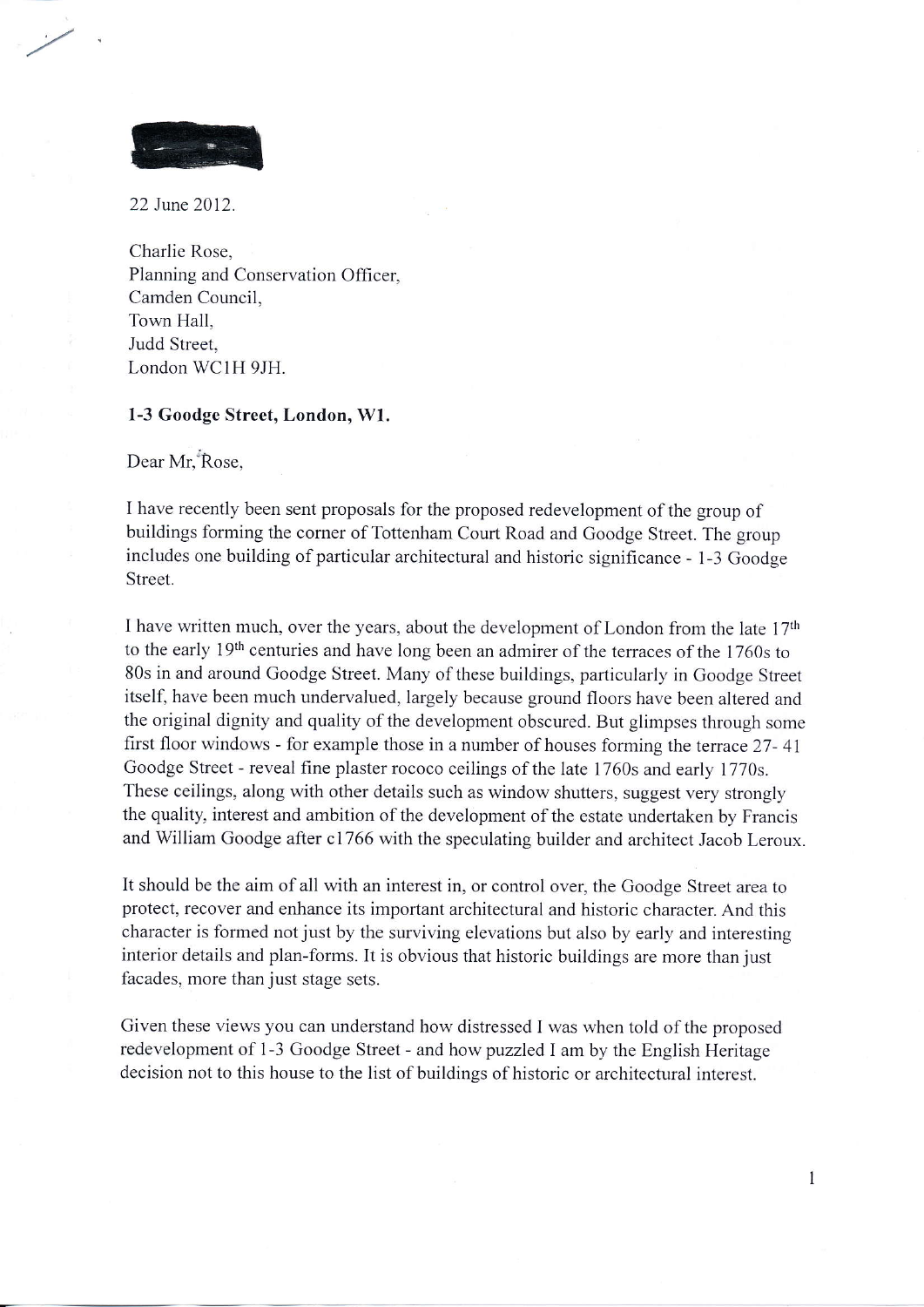I have requested permission to see the interior of 1-3 Goodge Street but have so far not been granted access. But I have recently been sent photographs of the interior of the house and am now able to express my more detailed opinion about its authenticity and interest.

## The Exterior.

Research undertaken by English Heritage suggests that 1-3 Goodge Street was - with 5-7 and 9 - built in 1780. English Heritage also points out that, according to Tallis's London Street Views of 1838-40 these houses, along with much Goodge Street, were in commercial use from the start with shops fitted within their ground floors. Indeed the substantial remains of a fine late 18<sup>th</sup> century shop front survive at 35 Goodge Street suggesting the original appearance of the street. The visual problem now is that most of the existing shop fronts in the street are of relatively recent origin or recently altered and are of poor and inappropriate design.

The existing shop front on l-3 Goodge Street in no exception. except it incorporates elements - notably ornamental console brackets - from a mid to late 19<sup>th</sup> century shop front. The door to the house is most handsome and appears to date from c 1780. It has possibly been reset.

The brickwork above the shop front is largely original although much patched and repaired. The first and second floor sashes with their large sheets of plate glass appear to be later  $19<sup>th</sup>$  century, although the absence of horns on a number of upper sashes suggest they may be original frames from which glazing bars have been removed to allow large sheets of glass to be fitted. The third floor ashes, with glazing bars, appear to be of c. 1780.

The view of the house from outside suggests that the interior is of interest and perhaps early because it is clear that the first floor front windows at least retain shutters that - in their moulded details and design - appear to date from c1780.

## The interior.

To judge by the photographs shown to me:

The staircase is delicate and of a design appropriate to the house. The newels take the form of elongated Doric columns that swell towards their bases. The balusters are on square or oblong section, English Heritage confirms that this type of staircase originates in the late 18<sup>th</sup> century but suggests that particular details suggest that this one is early Victorian. This is perhaps a correct assessment, but it is - generally - an elegant and appropriate design that could, in many of its parts, be original.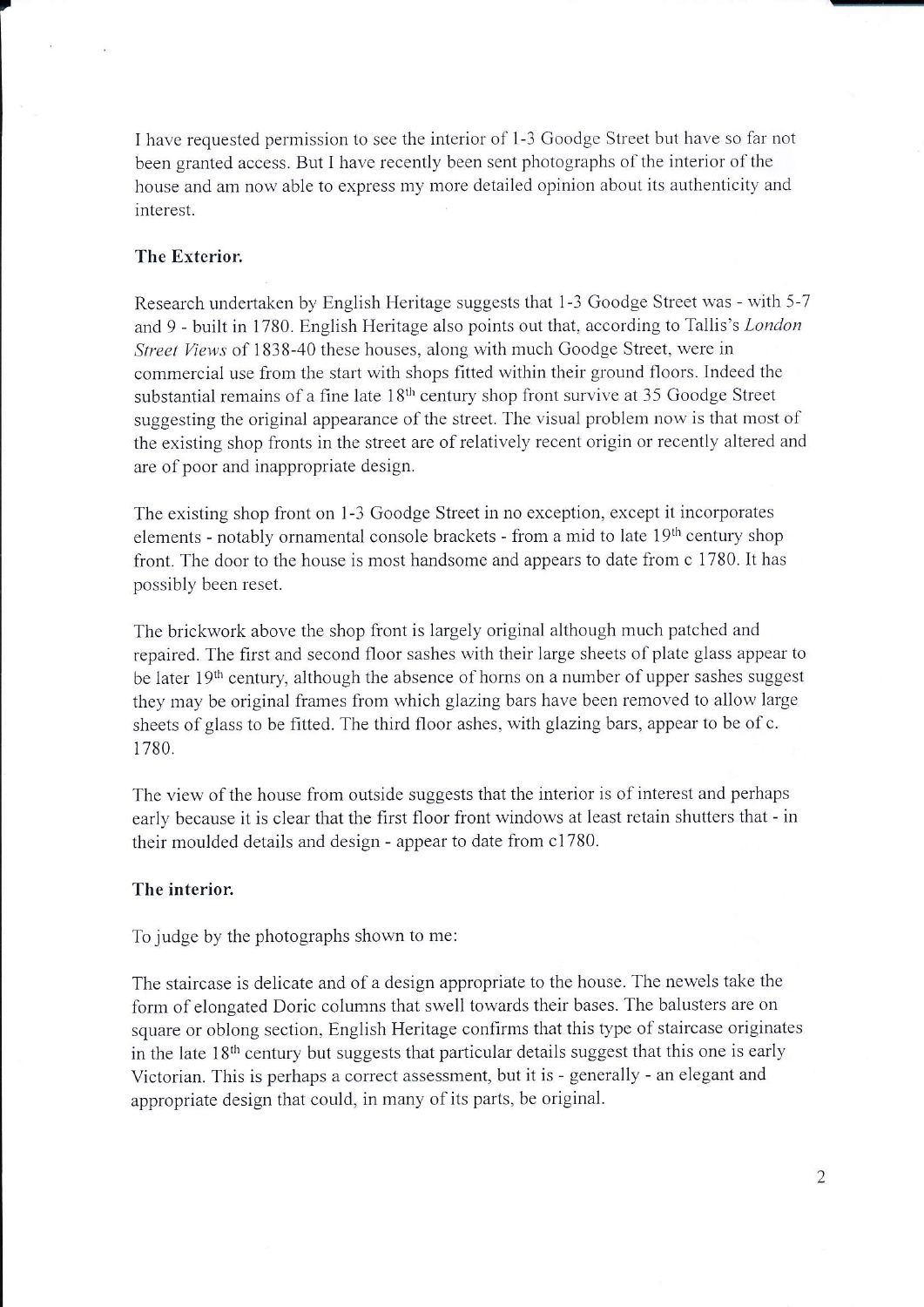The photographs suggest that the first floor front room retains a plaster cornice of c1780 as well as early window shutters.

Another photograph - uncaptioned by I assume of a first or second floor front room, shows what appears to be an fine, very architectural and largely intact interior scheme of c1780. It comprises of a delicately detailed dado rail, flush dado panelling, a bold skirting, fine window architraves and shutters.

In my opinion any house that dates from the late  $18<sup>th</sup>$  century, and that retains a collection of original or early details should be listed. It is self-evidently of architectural or historic interest and every effort must be made to retain it entire and intact. This is especially the case when the individual building forms part of an important urban group.

Since 1-3 Goodge Street retains much early fabric outside and in, and forms a key parl of an important historic street, it should most certainly be listed. I disagree most profoundly with the opinion expressed by English Heritage that the building has only 'considerable local interest' and that it is 'too altered to meet the criteria of listing.'

Surely this assessment contradicts English Heritage's own broad listing policy. Most buildings of pre-1820 date should be listed unless drastically compromised by insensitive alterations and it is now generally recognised that later additions to buildings can add interest if they reflect changing uses and evolving social history. In my view the alterations to 1-3 Goodge Street do not overwhelm the original fabric, are generally respectful and are of interest in their own right enriching rather than demeaning the original building.

I appreciate that the current proposal envisages the retention of the facade of 1-3 Goodge Street and the restoration of the shop front. But the interior is also early, in parts dates from 1780, and appears to be of significant historic and architectural interest. It not acceptable to destroy an historic interior - especially one that appears to be largely or significantly Georgian. In my opinion l-3 Goodge Street should be listed and its interior retained. I note that this, broadly, was the opinion of the Inspector in August 2007, following an inquiry undertaken by the Planning Inspectorate. The Inspector noted that 1-3 Goodge Street 'contributed positively to the conservation area'.

I find it extraordinary that a building of this age, quality and authenticity, that is on Camden's local list of buildings of historic and architectural interest and which is acknowledged to play a key role in an important conservation area, should be threatened with near complete demolition. The retention of the fagade is not enough when so much original and early interior fabric and detail remain and Camden Council must surely make it clear that it will not grant conservation area consent for the current proposal to 1-3 Goodge Street.